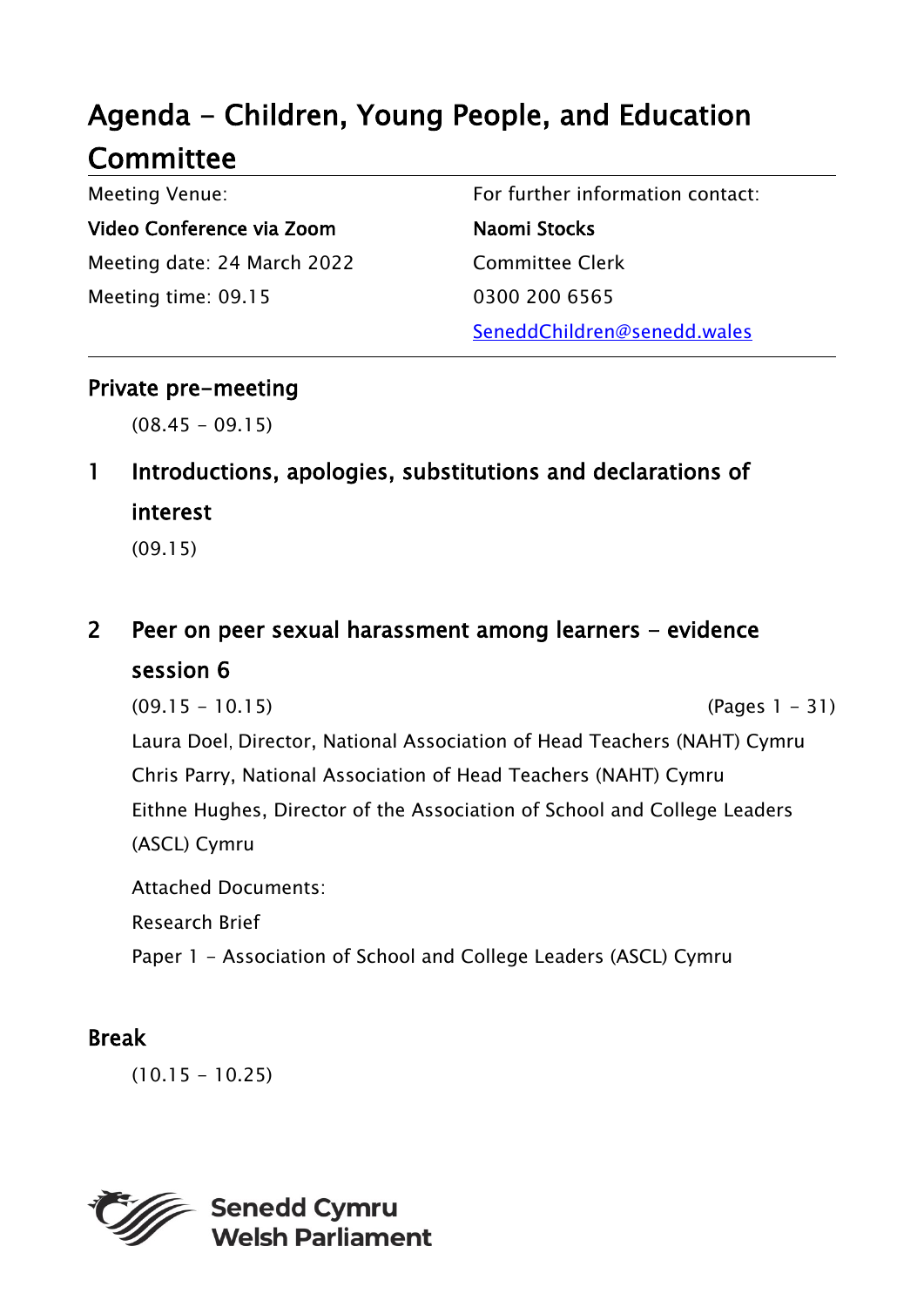## 3 Peer on peer sexual harassment among learners - evidence session 7

(10.25 - 11.25) (Pages 32 - 39) Mary van den Heuvel, Senior Policy Officer, National Education Union (NEU) Mairead Canavan, NEU District Secretary for the Vale of Glamorgan, and NEU Executive member Rebecca Williams, Deputy General Secretary and Policy Officer, Undeb

Cenedlaethol Athrawon Cymru (UCAC)

Attached Documents:

Paper 2 - Undeb Cenedlaethol Athrawon Cymru (UCAC) (Welsh only)

Paper 2 - Undeb Cenedlaethol Athrawon Cymru (UCAC) (Translation)

### Break

 $(11.25 - 11.35)$ 

## 4 Peer on peer sexual harassment among learners - evidence session 8

 $(11.35 - 12.35)$ 

Kelly Harris, Business Development and Participation Lead, Brook Cymru Iestyn Wyn, Campaigns, Policy and Research Manager, Stonewall Cymru Sophie Weeks, Head of Public Affairs and Communications, Welsh Women's Aid

## Lunch Break

 $(12.35 - 13.00)$ 

5 Peer on peer sexual harassment among learners - evidence session 9

 $(13.00 - 13.30)$  (Pages 40 - 47)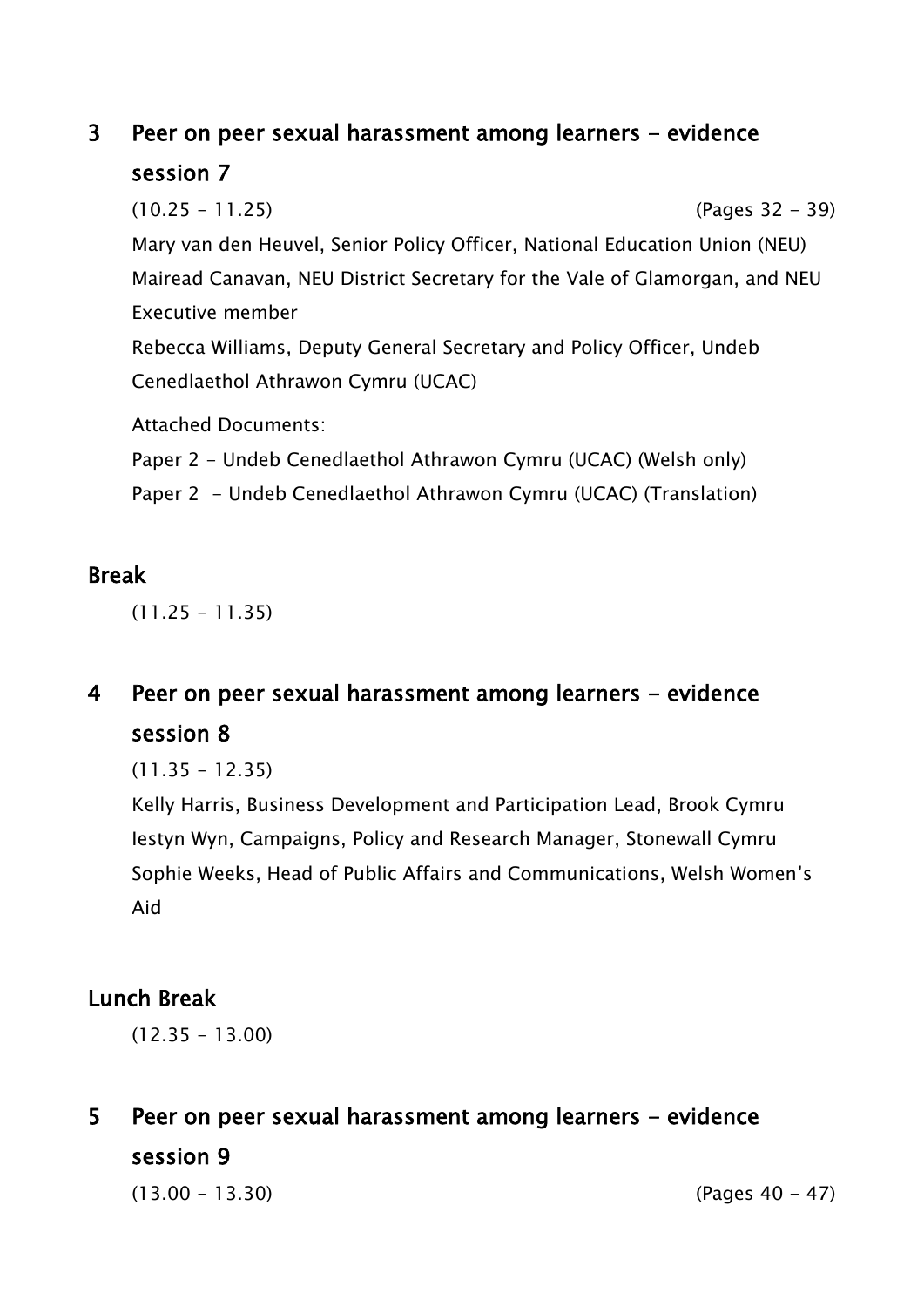Professor EJ Renold, Cardiff University

Attached Documents:

Paper 3 - Professor EJ Renold

## Break

 $(13.30 - 13.40)$ 

6 Peer on peer sexual harassment among learners - evidence session 10

 $(13.40 - 14.10)$ 

Kerry Packman, Executive Director of Programmes, Membership and Charitable Services, ParentKind Ceri Reed, Director, Parents Voices in Wales

## Break

 $(14.10 - 14.20)$ 

7 Peer on peer sexual harassment among learners - evidence session 11

 $(14.20 - 14.50)$ 

Lowri Jones, Director at Gwersyll Llangrannog, Urdd Residential Centre Sally Thomas, UK Girls' Rights Policy & Advocacy Manager, Plan UK International

Siobhan Parry, Head of Young People's Services, Platfform

## 8 Papers to note

(14.50)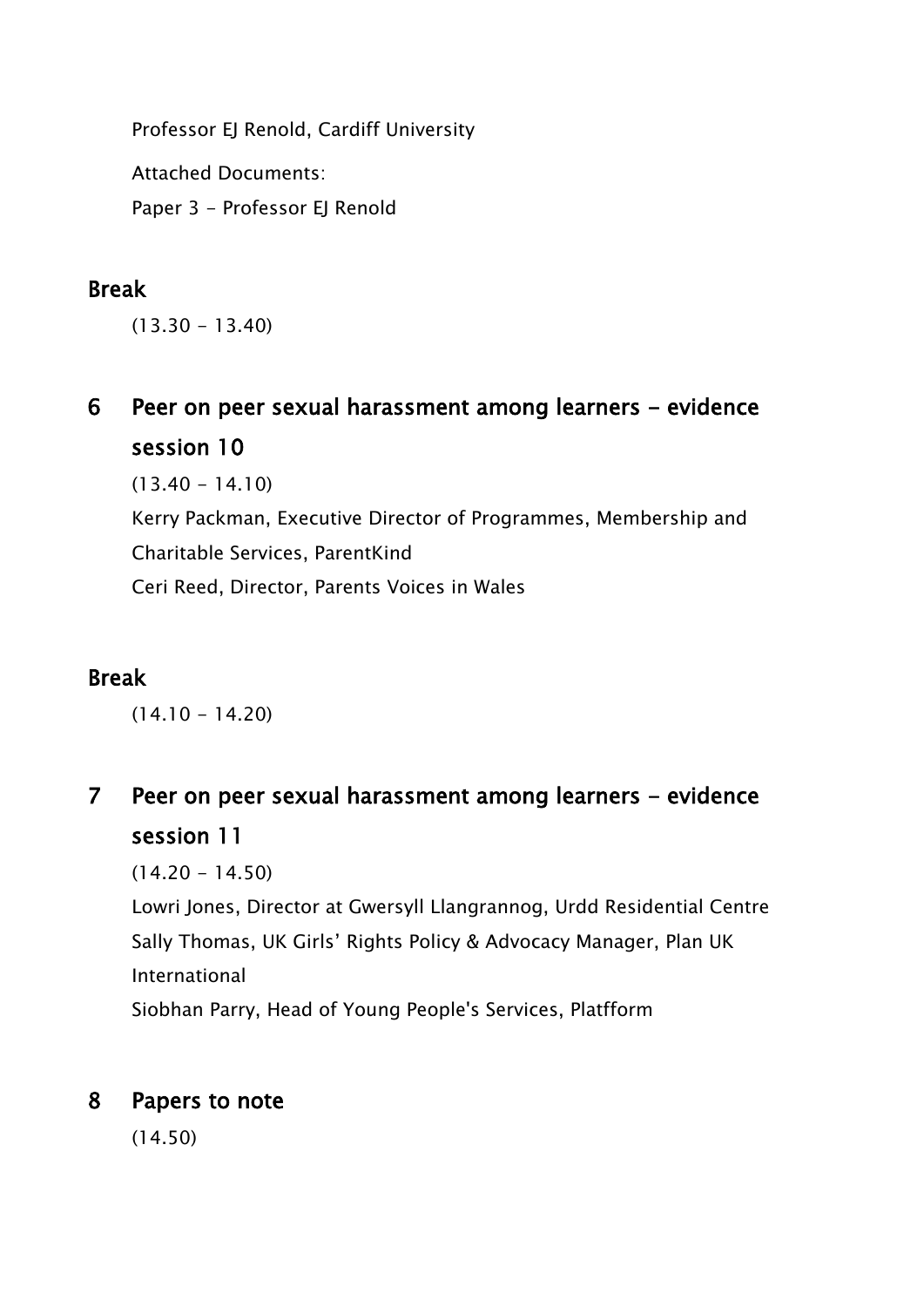#### 8.1 Forward work programme

Attached Documents:

Letter from the Chief Executive of Powys Teaching Health Board - CYPE(6)-07-22 - Paper to note 1

#### 8.2 Welsh Government Draft Budget 2022-23

(Pages 50 - 78)

Attached Documents:

Welsh Government response to the recommendations from the Children, Young People and Education Committee report - CYPE(6)-07-22 - Paper to note 2

### 8.3 Scrutiny of the Children's Commissioner for Wales Annual Report

(Pages 79 - 87)

Attached Documents: Paper on the Children's Commissioner for Wales' legal powers and remit - $CYPE(6)-07-22$  - Paper to note 3

#### 8.4 Committee Timetable

(Page 88)

Attached Documents:

Letter from the Chair of the Children, Young People and Education Committee to the Llywydd - CYPE(6)-07-22 - Paper to note 4

### 8.5 Priorities for the Children, Young People and Education Committee

(Pages 89 - 118)

Attached Documents:

Letter from the Chair of the Children, Young People and Education Committee to the Welsh Government -  $CYPE(6)-07-22$  - Paper to note 5

(Pages 48 - 49)